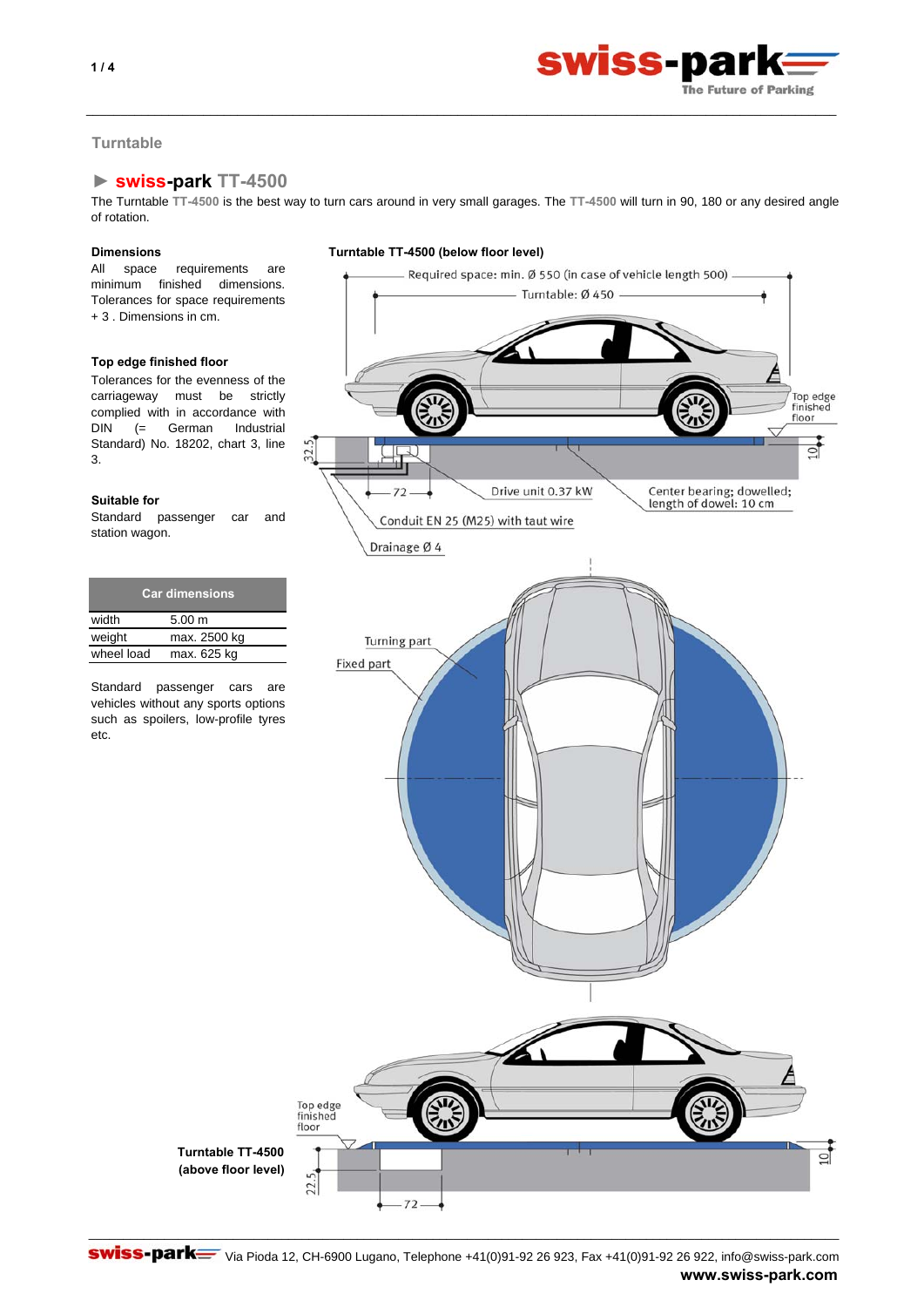

**Recess plan for turntables with drive unit above floor level For turntables above floor level only the shaft for the drive unit is required (72 x 50 x 22.5)**

\_\_\_\_\_\_\_\_\_\_\_\_\_\_\_\_\_\_\_\_\_\_\_\_\_\_\_\_\_\_\_\_\_\_\_\_\_\_\_\_\_\_\_\_\_\_\_\_\_\_\_\_\_\_\_\_\_\_\_\_\_\_\_\_\_\_\_\_\_\_\_\_\_\_\_\_\_\_\_\_\_\_\_\_\_\_\_\_\_\_\_\_\_\_\_\_\_\_\_\_\_\_\_\_\_\_\_\_\_



**Recess plan for turntables with drive unit below floor level**

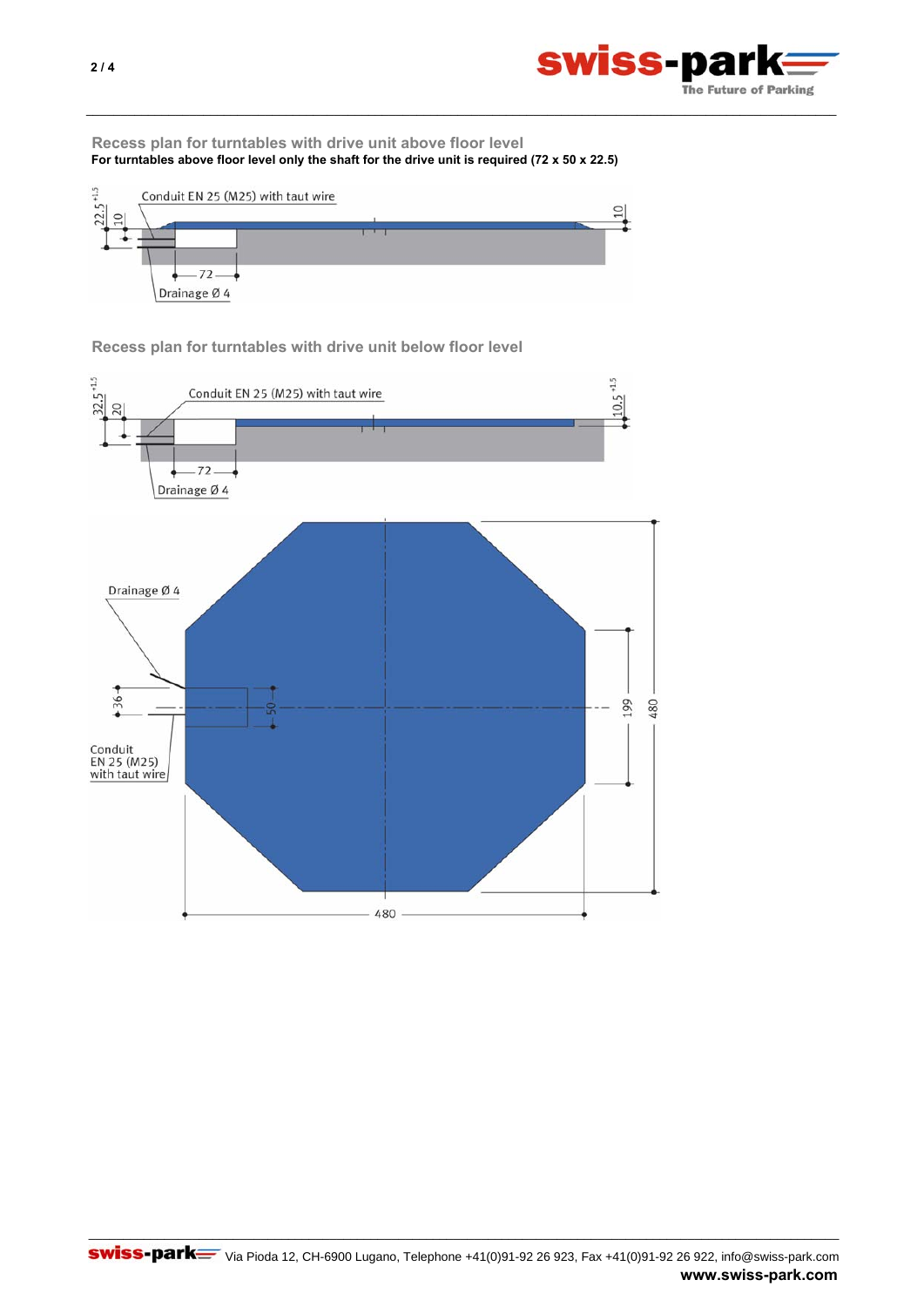

## **Electrical data**

### **Electrical supply**

 $\blacksquare$ Supply line 5 x 1.5 mm2 (3 PH+N+PE) to the main cabinet with lockable main switch. It is possible, that special laying system and big length of the cable necessitate larger cable. The electric installation must correspond to the local standards.

\_\_\_\_\_\_\_\_\_\_\_\_\_\_\_\_\_\_\_\_\_\_\_\_\_\_\_\_\_\_\_\_\_\_\_\_\_\_\_\_\_\_\_\_\_\_\_\_\_\_\_\_\_\_\_\_\_\_\_\_\_\_\_\_\_\_\_\_\_\_\_\_\_\_\_\_\_\_\_\_\_\_\_\_\_\_\_\_\_\_\_\_\_\_\_\_\_\_\_\_\_\_\_\_\_\_\_\_\_

- Main fuse: 3 x fuse 10 A (slow) or circuit breaker 3 x 10 A (trigger characteristic K, G or C).
- $\blacksquare$ The supply line to the main cabinet must be provided by the customer during installation. The functionality can be monitored on site by our fitters together with the electrician. If this cannot be done during installation for some reason for which the customer is responsible, the customer must commission an electrician at their own expense and risk.

### **Operating device**

- Easy-to-survey positioning (e.g. on column).
- **Protection against unauthorized use.**
- May also be recessed in wall if required.

## **Technical data**

### **Available documents**

- maintenance offer/contract
- declaration of conformity

#### **Corrosion protection**

See separate sheet regarding corrosion protection.

#### **Environmental conditions**

Environmental conditions for the area of **SWISS-PARK** Systems: Temperature range -10 to +40° C. Relative humidity 50 % at a maximum outside temperature of +40° C.

#### **Noise emission**

Ball bearing of the rollers provide a low sound level.

#### **Notes**

- Max. load: cars and small trucks up to 2,500 kg
- It is prohibited to work on vehicles that are currently parked on the turntable
- The parked vehicle must be protected against unintentional movement, in accordance to the operating instructions
- The transport of any persons on the turntable is only permitted when seated inside the vehicle